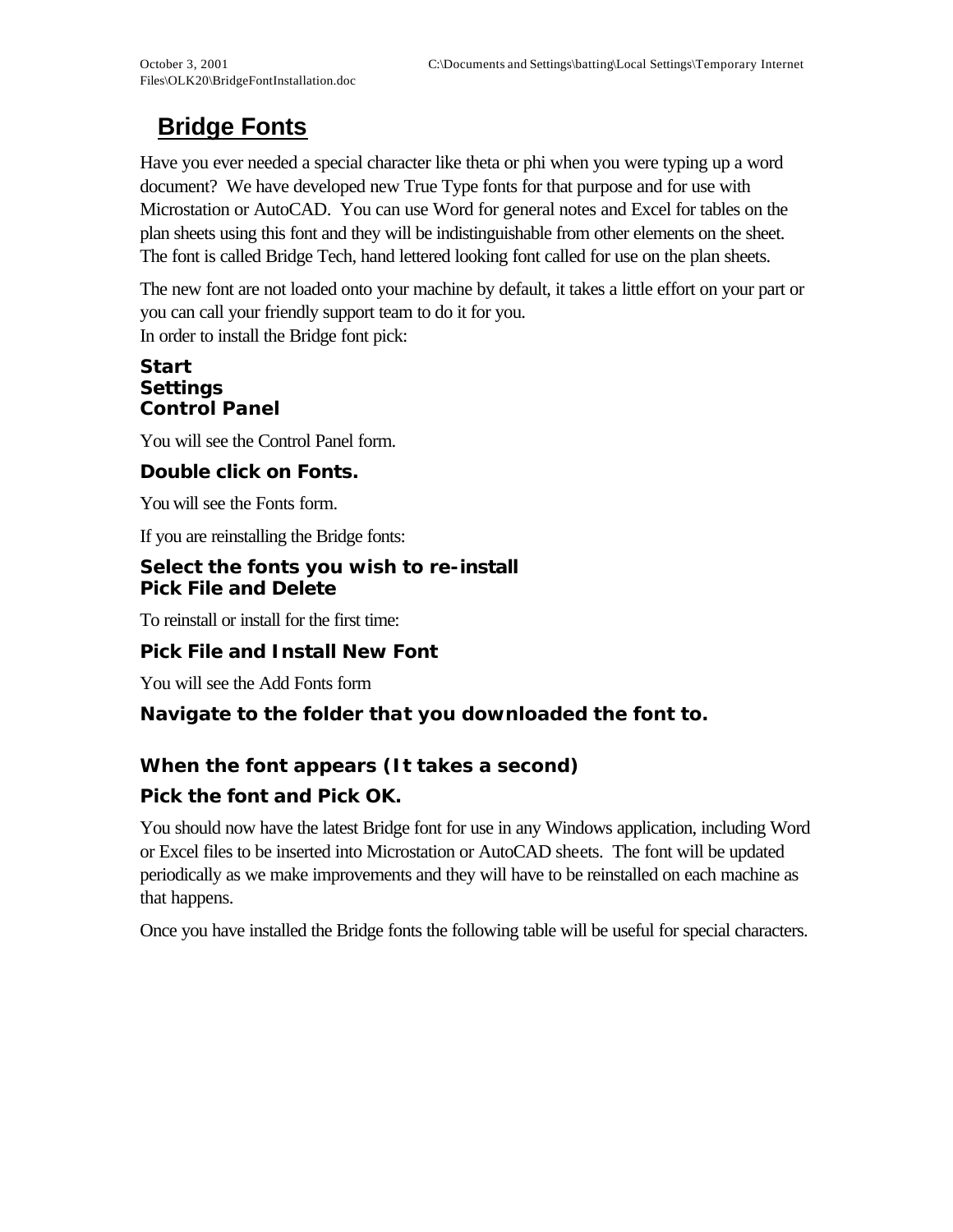# **AutoCAD Installation instructions**

### **Make sure you verify the downloaded file with the PDF version on the web not everything works… remember this is a translation.**

After the above font installation you will have to do a few other things for special characters to work in AutoCAD.

| Style Name               | New                     | Delete<br>Rename | Apply |
|--------------------------|-------------------------|------------------|-------|
| Bridge                   | 뒥                       |                  | Close |
| Font                     |                         |                  | Help  |
| Font Name:               | Font Style:             | Height:          |       |
| <sup>11</sup> BridgeTech | Regular                 | 0.0000           |       |
| Use Big Font             |                         |                  |       |
|                          |                         |                  |       |
|                          |                         | Preview          |       |
| Effects<br>Upside down   | 1.0000<br>Width Factor: | AaBbCcD          |       |

#### Go to "**Format**" > "**Text style**" >

Click "**New**" and type "**Bridge**"

For the style name and under "**Font Name**" select "**Bridge Tech**" then click apply.

You now have Bridge as a style.

You will first have to select all and explode the drawing, you might have text appear under each detail that says ISI\_MICROGDS\_OBJECT\_NAME or the name of each block. This is the block name and you can delete this text.

After exploding the complete drawing select all text and change the style to Bridge and now you should have all special characters appear correctly. **Important**: The special character "key sequences" only work from the numlock key pad on your right.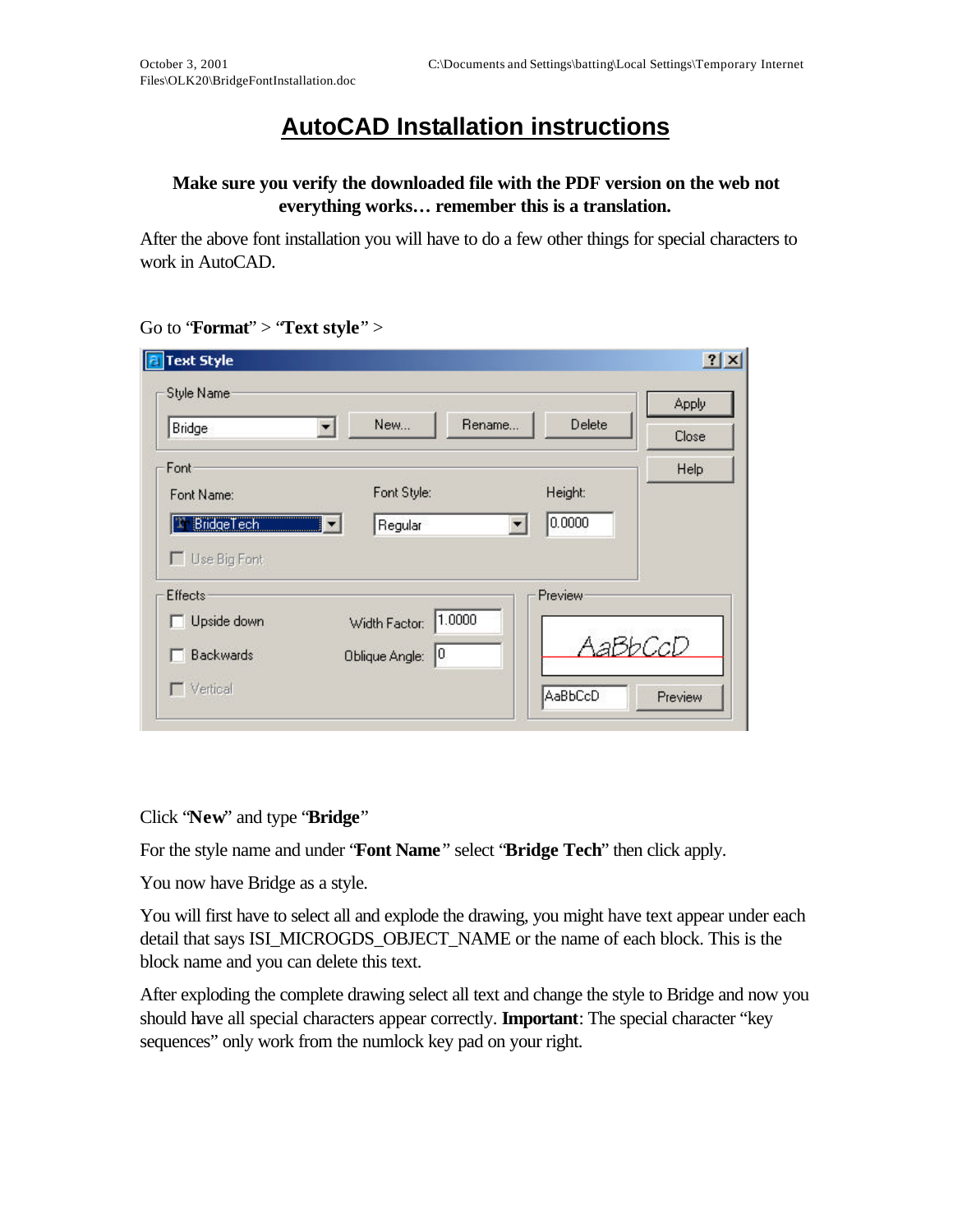# **Microstation Installation instructions**

#### **Make sure you verify the downloaded file with the PDF version on the web not everything works… remember this is a translation.**

After the above font installation you will have to do a few other things for special characters to work in Microstation.

You must go to "**Workspace**"> "**Configuration**" and make sure in the "**symbology**" list that under "**expansion**" "**NTfont.rsc**" is one of the font resource fonts listed.

| <b>Configuration: User [MacyB]</b>                                                                                                                                                                                                                                                             |                                                                                                                                                                                                                                                                                                                                                                                                                                                                              |  |  |  |  |
|------------------------------------------------------------------------------------------------------------------------------------------------------------------------------------------------------------------------------------------------------------------------------------------------|------------------------------------------------------------------------------------------------------------------------------------------------------------------------------------------------------------------------------------------------------------------------------------------------------------------------------------------------------------------------------------------------------------------------------------------------------------------------------|--|--|--|--|
| File                                                                                                                                                                                                                                                                                           |                                                                                                                                                                                                                                                                                                                                                                                                                                                                              |  |  |  |  |
| Category                                                                                                                                                                                                                                                                                       | Set symbology information.                                                                                                                                                                                                                                                                                                                                                                                                                                                   |  |  |  |  |
| All (Alphabetical)<br>All (By Level)<br>Archive<br>Cells<br>Colors<br>Database<br>Data Files<br>Design Applications<br><b>Engineering Links</b><br><b>Extensions</b><br>MDL Development<br>OLE<br>Operation<br>Plotting<br>Primary Search Paths<br>Rendering/Images<br>Seed Files<br>Symbology | Symbology Resources<br>Project<br>QK<br>Cancel<br>Select<br>Edit<br>Delete<br>New<br>Expansion<br>C:\WS_USTN\rsc\e*.rsc<br>C:\WS_USTN\rsc\font.rsc<br>C:\WS_USTN\rsc\NTfont.rsc<br>Description<br>A list of symbology resource files. Files are opened in the order<br>they appear in the list. The last one in the list has the highest<br>priority. If undefined, MicroStation looks in the current resource path<br>For more options, click on the category list at left. |  |  |  |  |

After installing the font in Windows NT you will have to open your drawing that you down loaded. Select all and drop element on the complete drawing. You might have text appear under each detail that says ISI\_MICROGDS\_OBJECT\_NAME or the name of each cell. This is the cell name and you can delete this text.

 Now you can select all text and change the text type to "**bridt\_\_**" Now you should have all special characters appear correctly. **Important**: The special character "key sequences" only work from the numlock key pad on your right.